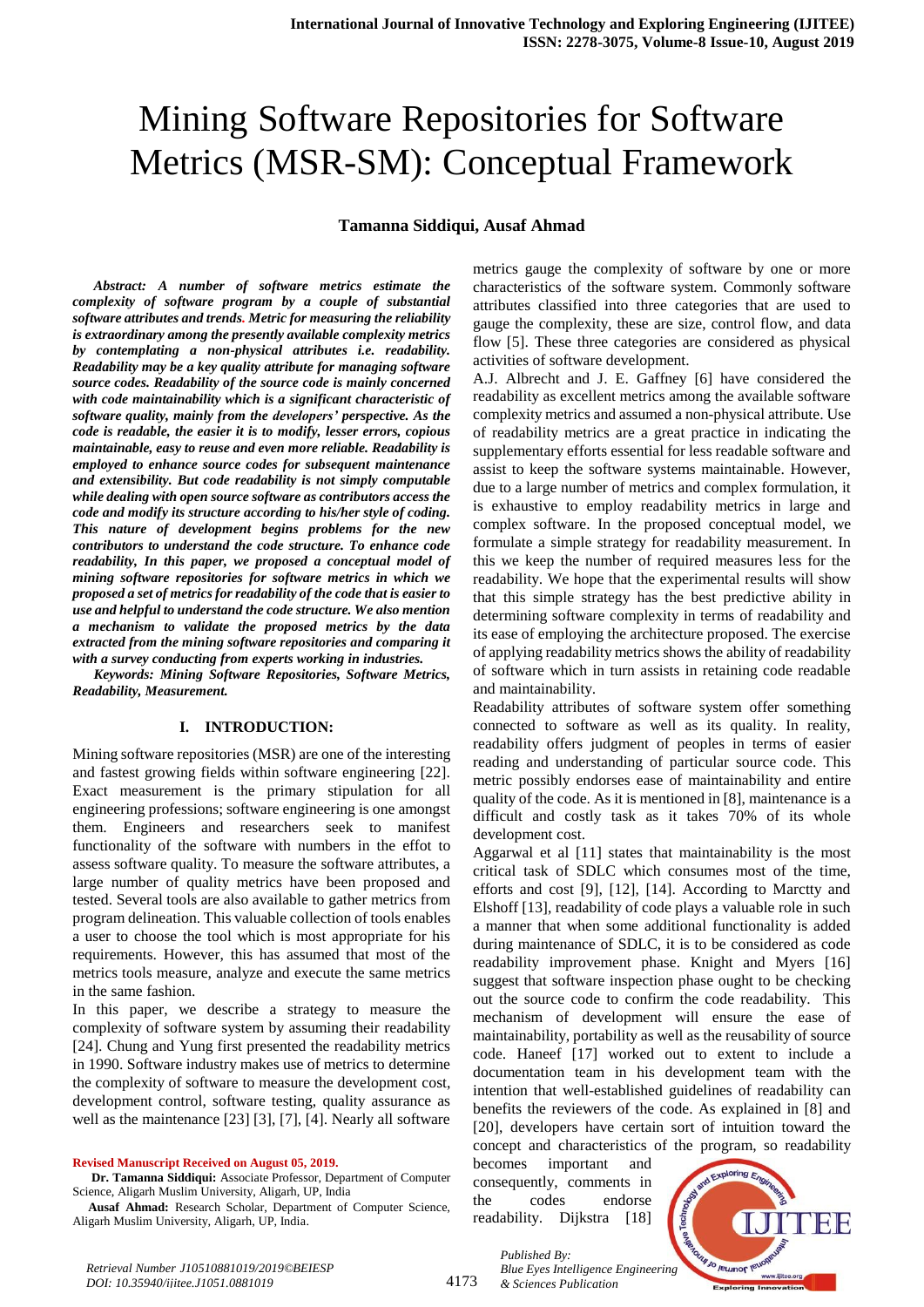states that readability of source code is influenced by many factors, for example, ease of control sequences, comments, approach adapted and so on.

This paper is arranged into four sections: Section 2 describes some metrics related to readability. Section 3 describes the proposed framework used to mining software repositories for software metrics and last section concludes the proposed framework and the presented research work.

#### **II. RELATED METRICS FOR READABILITY**

In this section, we will discuss traditional readability formulas, namely ARI, SMOG, Gunning's Fog Index, Flesch-Kincaid Readability Index and Coleman-Liau Index. These are simple formulas that measure code readability based on sentence length, word count or syllable count found in the text.

## **I. The Automated Readability Index (ARI):**

Sentence and word difficulty ratios are used in ARI (Automated Readability Index) [19]. Here word difficulty implies the total number of letters contained within a word whereas sentence difficulty implies the total number of words contained within a sentence. The syllable count is not reliable. The equation to compute readability with ARI is

$$
ARI = 4.71 \left( \frac{Characters}{Words} \right) + 0.5 \left( \frac{Words}{Sentences} \right) - 21.43
$$

(1)

**II. SMOG**: G Harry Mclaughlin in 1969 proposed the readability metric named SMOG [10]. The term SMOG stands for Simple Measure of Gobbledygook. This metric evaluates the time (in years) required by any person to read the text. It is said to be an improved readability formula when compared with other existing metrics of that time.

$$
SMOG = 3 + Square Root of Word Count
$$
  
(2)

**III. Gunning's Fog Index:** This metric was proposed by Robert Gunning [1]. The FOG metric value can be calculated by adding the average sentence length to the percentage of hard word. And the average sentence length is calculated by the ratio of words count to the total number of sentences.

$$
FOG = 0.4(ASL + PHW)
$$

(3) **IV. Flesch-Kincaid Readability Index:** Flesch Kincaid [15] specifies the reading ease of the given code, for a high-value readability is high and for less value that implies code is hard to read

$$
206.835 - 1.015 \left( \frac{Total Words}{Total Sentences} \right) - 84.60 \left( \frac{Total Syllables}{Total Words} \right)
$$
\n(4)

**V. Coleman-Liau Index:** Meri Coleman and T. L. Liau [21] give another readability index like ARI. However, it was different from all others in estimating the use of text. This index emphasizes on the letters per word however not on the syllables. The Coleman–Liau index formula is:

$$
SLI = 0.0588L + 0.296S - 15.80\tag{5}
$$

Although these traditional readability formulas have been widely criticized as being a weak indicator as they do not consider the comprehension skills of the reader i.e. irrespective of the reader's ability to comprehend the given text snippet, the calculation is completely based on the text

structure. However, due to the simplicity of readability formulas, these are widely used in the literature.

## **III. PROPOSED FRAMEWORK**

Size is among the most effective feature of software systems. It influences the development cost and manpower. The size of the system also has a great influence on the maintenance of the system. Size dependent metrics show the complexity of the developing system, particularly by its size characteristics. Most of these size base metrics aid in predicting the expenses on maintenance of the software system and during the maintenance readability plays an extraordinary role. In order to measure and improve the readability of codes, we proposed a conceptual framework that is depicted in figure 1. In this conceptual framework, we categorize each necessary module which will come under the proposal of metrics and for its validation. The framework is mainly divided into three phases. Initiation phase which describes the selection of software repositories, Implementation phase which includes the code extraction process, proposed metrics and its validation with extracted source code and finally, reporting phase which deals with the comparison of outcomes of proposed metrics to industry scope, and the recommendation for future release. Each phase is discussed in detail in the following sections.



**Figure 1: Mining Software Repositories for Software Metrics (MSR-SM): Conceptual Framework**

## **3.1. Phase-I Initiation Phase**

In Initiation Phase, we describe the structure of software repositories in detail and determine the selection of repository.

#### *Software Repositories:*

*Published By:*

Software repositories are usually a storage location where the source codes and related documents of softwares are maintained. From these repositories, we could download,

source code, configuration files and related items of the software maintained in this

*& Sciences Publication* 

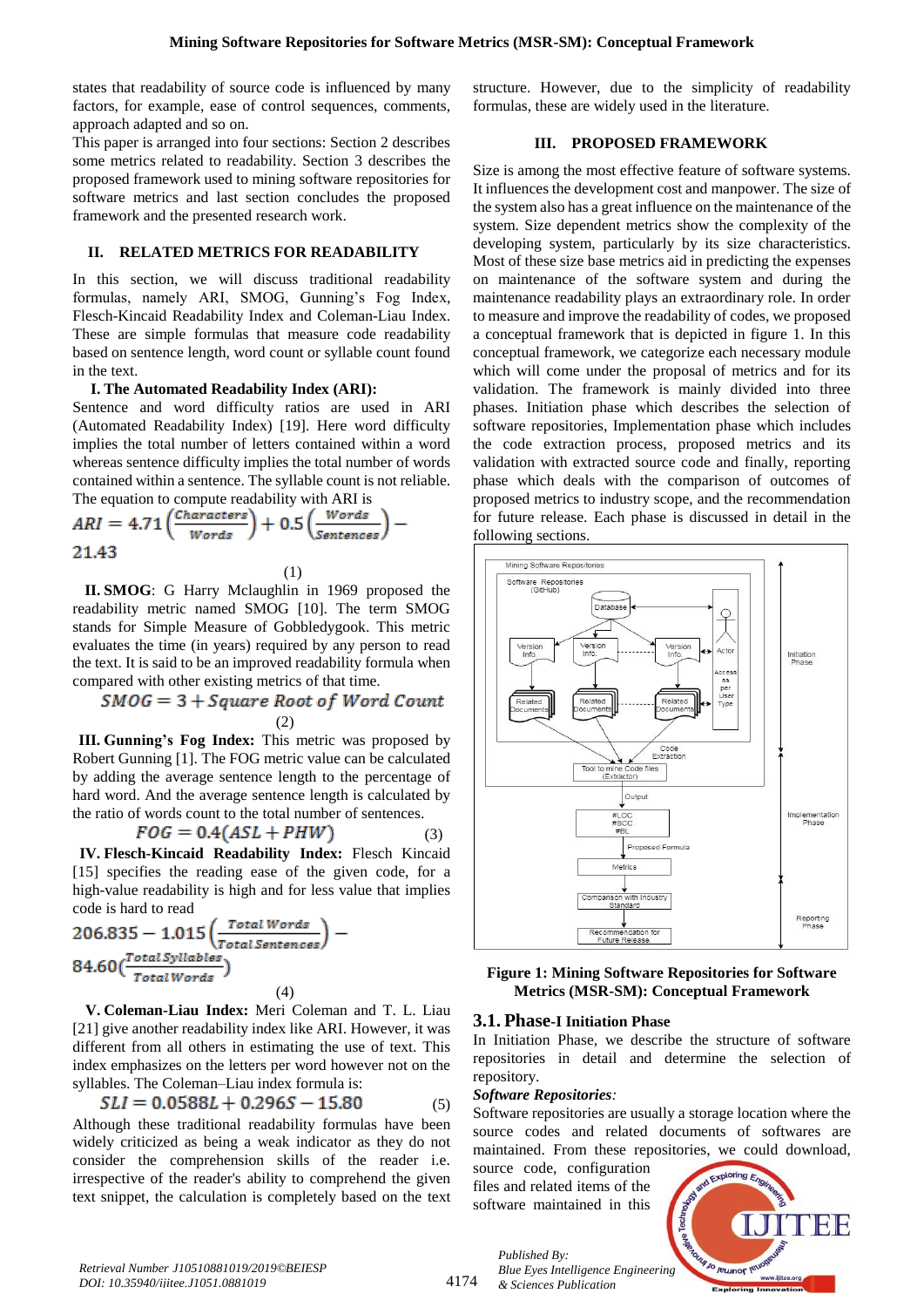repository. In sync with development perspective, software repositories also contained a variety of information about the software system and its development which can be retrieved, edited and used by the developers. Mainly software publishers and software organization developed and maintain such repositories online, either in open source mode or subscription mode. These repositories contain a variety of project data which may be utilized for understanding the nature and structure of projects. Currently, this field is taking a great importance within the software researcher community.

#### **3.2. Phase-II: Implementation**

Implementation phase covers the extraction of code information from repositories and proposed metrics along with its validation with extracted data from repositories. All the modules within this phase are described in detail below.

#### *Code Extraction:*

As we mentioned above that software repositories contain valuable information which can be used for better software development by the different development personnel at different stage. The information can be requirement documents, source code, comment in the source code, bugs information, release of software etc. Researchers mine data and metadata in a software repository to extract pertinent information and/or uncover relationships or trends about various characteristic. For example, one may be interested in the growth of a system, others in change of relationship between source code entities and some in reuse of components.

Here, we have extracted the number of lines of source code, the total number of single line comments and multi-line comments and also the number of blank lines to determine the exact lines of code. This further will be investigated to get the variation between these metrics in incremental versions. This extracted information will be used to validate our proposed metrics.

#### *Metrics Derivations:*

This module refers to the derivation of several (Set of metrics) metrics. These metrics can be used to measure the readability of software and change of readability metrics of the code for the software across versions. This readability metric can help the developers and managers to easily find the best way of coding practice. Accordingly, developers can adapt the code; work on it to enhance its functionality according to their needs and maintain it easily. While taking on overall development perspective, this situation leads to time and cost saving.

# *Proposed Metrics:*

We have worked on version control of the software system to measure Code Readability of a project based on the source line of code (LOC) and source code comments (SCC) contained and define as



Where #LOC is the total number of lines of code, #SCC is the total number of source code comments. Here, #SCC contains the single lines of comments and multiple lines of comments excluding blank lines. #LOC contains physical lines of codes excluding blank lines and braces.

We also measure the enhanced readability index between two versions of the software project to check how readability changes from one version to the next for better readability.

$$
E_n = RI_n - RI_{(n-1)}
$$
  
(2)

Here,  $E_n$  indicate the enhanced CRI  $RI_n$  and  $RI_{(n-1)}$  are the code readability index of  $n<sup>th</sup>$  and  $(n-1)<sup>th</sup>$  versions of software program respectively.

Another proposed metric to enhance the readability of the code component is to count the average number of code lines between two set of comments. We also measure the average number source code of comments in the codebase of a software system by measuring the number of code between every tw[o consecutive](https://www.google.com/search?q=consecutive&spell=1&sa=X&ved=0ahUKEwjEiZv5mpzgAhWKdn0KHbolCoQQBQgrKAA) comments.

$$
Avg\_LoC = \frac{ncl_{1,2} + nCl_{2,3} + \dots + nCl_{(n-1),n}}{*SCC}
$$
<sup>(3)</sup>

Where  $nCl_{1,2}$  indicate the number of lines of source codes between first and second comments in codebase. Similarly  $nCl_{2,3}$  the number of lines of source codes between second and third comments and so on. We have also measured the change average number of source code comments from one version to its previous version by Eq. 4

$$
(Ch\_Avg\_LoC)_n = (Avg\_LoC)_n - (Avg\_LoC)_{(n-1)}
$$
  
(4)

 $Ch_Avg\_LoC$  indicates the number of lines of codes change from one version to next version.

We check how comments between codes added or deleted with addition and deletion of function in the release of a version with its previous one. We hope that the proposed metrics will help to measure the readability and will be popular because this is simple in computation and easy to understand. Also, these metrics will promote code reusability and ease of maintainability in cost effective mannar and in least time frame.

## **3.3. Phase-III Reporting Phase**

Reporting phase incorporates the results calculated from the proposed metrics and its comparison with the IT industry standard by conducting a survey from the developers working on open source projects. It includes two modules i.e. comparison with industry standard and recommendation for future release.

## *Comparison with Industry Standard:*

As our proposed Code Readability metrics provides the number of comments per hundred lines of code to understand the structure and functionality of the programs. However, the industry scope provides the expected number of comments between a hundred lines of codes. We involved industry scope to keep the readability index near to threshold value i.e. taken from the developers and managers of software projects

| working on open source |  |          |  |
|------------------------|--|----------|--|
| software.              |  | While    |  |
| Average SCC            |  | metrics. |  |
| provide a mechanism to |  |          |  |



*Retrieval Number J10510881019/2019©BEIESP DOI: 10.35940/ijitee.J1051.0881019*

4175

*Published By: Blue Eyes Intelligence Engineering & Sciences Publication*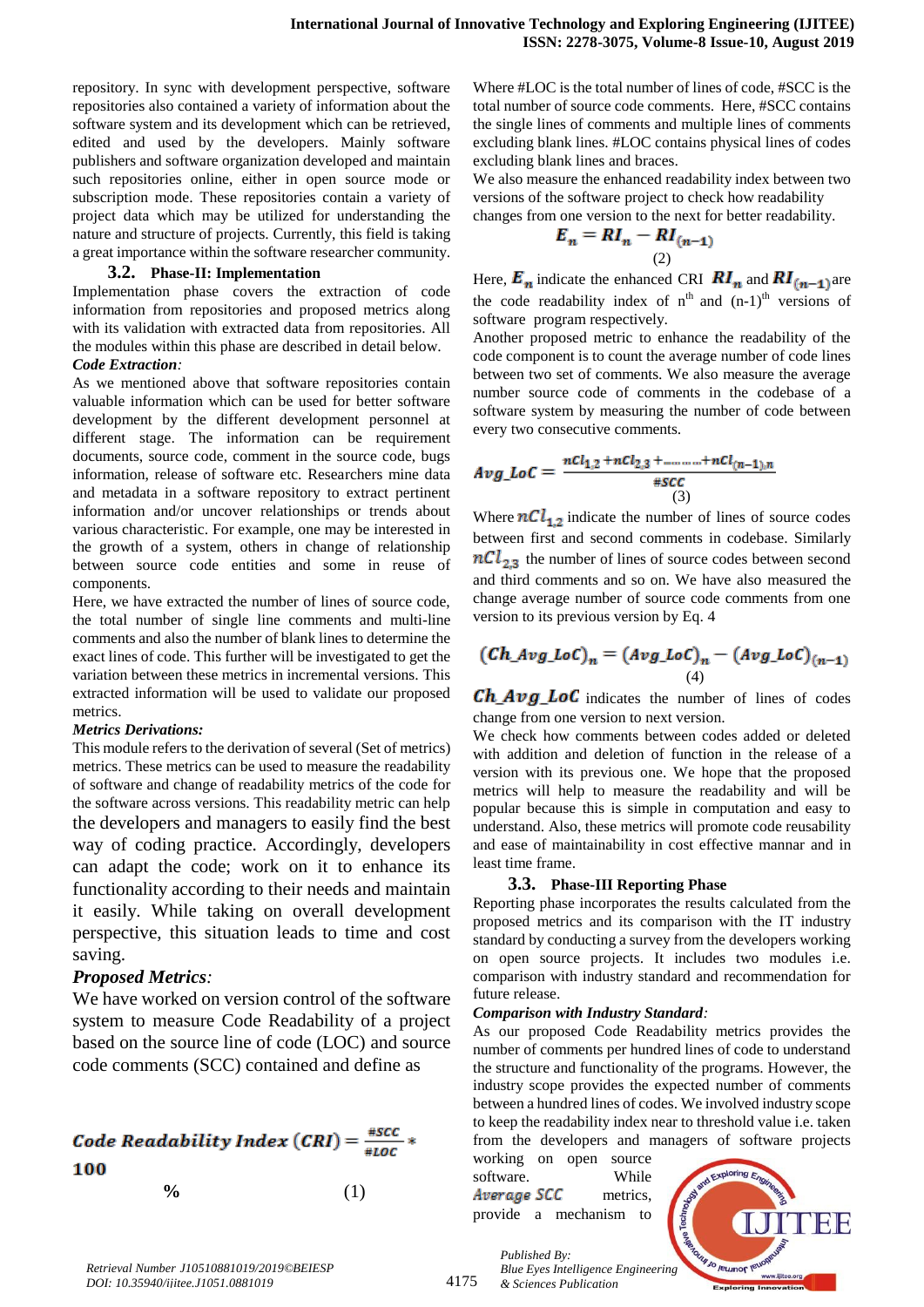write at the average number of position of code. We will check the role of Average SCC in enhancement of code readability by involving the developers from the industry.

#### *The need for involvement of Industry Standard:*

Andrey Nikishaev a developer, states in his article [2] that comments shows the bad code. Good code can be understood without comments. But his practice arises problem to new developers when the size of the software system becomes complex. Writing comments between codes explaining what and how the code works are deemed to be a good practice. This practice will help to understand the code in less time. It gives chance to the new developers to effectively understand the code and the better his implementation of code and maintenance. It will be a good initiative for global code documentation.

When we talking about the open source software, the term "open source" refers to something people can copy, study, modify according to their need and share, because its nature is publicly accessible. In addition to this, when someone contributing in any software release they add comments according to their personal interest and understanding which may be large or may be too small depending on the developers coding style. This insufficient number of comments may raise difficulties to new contributor/developers. Same difficulties may arise with a huge number of comments. So, to maintain a balanced ratio between source codes and comment we involve industry experts. Here, we try to suggest a standard architecture to code structure which provides better readability of code, better possibility of understanding, maintaining and reusability of codes becomes higher.

## *Recommendation for further Release:*

The recommendation module is an important part of the proposed framework which provides a guideline to maintain the number of comments per hundred of lines of codes. This module tries to give a standard to code so that new developers can easily understand, work on it and maintain it easily. By accepting these recommendations, the contributors/developers can keep the ratio of code and comments in sync with the software industry best practices. We suppose that the results of this practice would help to provide a standard to code particularly in the open source environment.

#### **IV. CONCLUSION**

Software metrics measure the software attributes from starting of its development to final product from different perspective (development personnel's and user perspective) that can be quantified or is countable. Imposing software metrics in development as well as in maintenance is good practice for many reasons, including software performance, planning work stuff, productivity, and other involved activities. Readability is an additional valuable attribute of software that provides an extensive impact on software maintainability. The software systems with less readable source code are recognized as more difficult to maintain as compare to those with more readable source code. In this paper, we have proposed a conceptual framework of mining software repositories for software metrics. This model is divided into three phases - initiation phase, implementation phase, and reporting phase. Each phase is described in detail in this paper. We have also proposed a set of metrics related to

the readability of codebase of software which helps the developers to easily understand the code structure, reuse the codes and maintain it. We have also proposed a mechanism to validate the proposed metrics with the industry standard. The extension of this paper will be the implementation of our proposed framework.

#### **REFERENCES**

- 1. The Gunning's Fog Index (or FOG) Readability Formula", [http://www.readabilityformulas.com/gunning-fogreadabilityformula.p](http://www.readabilityformulas.com/gunning-fogreadabilityformula.php) [hp,](http://www.readabilityformulas.com/gunning-fogreadabilityformula.php) retrieved December, (2018).
- 2. Andrey Nikishaev, "13 Simple Rules for Good Coding", [https://hackernoon.com/few-simple-rules-for-good-coding-my-15-yea](https://hackernoon.com/few-simple-rules-for-good-coding-my-15-years-experience-96cb29d4acd9) [rs-experience-96cb29d4acd9.](https://hackernoon.com/few-simple-rules-for-good-coding-my-15-years-experience-96cb29d4acd9)Retrieved January, (2019).
- 3. J. E. Ganey, Metrics in software quality assurance, Proceedings of the ACM CSCER '81 conference, pp 126-130, (1981).
- 4. D. N. and W. W. Agresti. "Comments on Resolving the Software Science Anomaly." J. Syst.and Software 7 (1), pp. 83-84, (1987)
- 5. Muhamediyeva, D. T., Abduraimov, D., & Primova, K. A. (2016). Development of software complexes of text data recognition. *BEST: International Journal of Management, Information Technology and Engineering (BEST: IJMITE); ISSN (Print): 2348-0513; ISSN (Online): 2454-471X; Impact Factor (JCC): 1.5429; Index Copernicus: 3.0*, *4*, 27.
- 6. R. S. Pressman, Software Engineering: A Practitioner's Approach,McGrawHill, (1996).
- 7. Albrecht, A. J. and J. E. Gaffney, Jr. "Software Source Lines of Code, and Development Effort Prediction: A Software Science Validation ".IEEE Trans. Software Eng. SE-9, 6 (Nov. 1983)
- 8. Arthur, L. J. Measuring Programmer Productivity and Software Quality. New York: John Wiley, (1985).
- 9. B. Boehm and V.R. Basili, "Software Defect Reduction Top 10 List," Computer, vol. 34, no. 1, pp. 135-137, Jan. (2001).
- 10. L.E. Deimel, Jr., "The Uses of Program Reading," ACM SIGCSE Bull., vol. 17, no. 2, pp. 5-14, (1985).
- 11. The SMOG Readability Formula, a Simple Measure of Gobbledygook. http://www.readabilityformulas.com/smog-readability-formula.php, Retrieved January, (2019).
- 12. MOHAMED, S. I. INNOVATIVE SOFTWARE DELIVERY FRAMEWORK TO WARDS SOFTWARE APPLICATIONS MODERNIZATION.
- 13. K. Aggarwal, Y. Singh, and J.K. Chhabra, "An Integrated Measure of Software Maintainability," Proc. Reliability and Maintainability Symp., pp. 235-241, Sept. (2002).
- 14. D.R. Raymond, "Reading Source Code," Proc. Conf. Center for Advanced Studies on Collaborative Research, pp. 3-16, (1991).
- 15. Lavrischeva, E. M. (2018). The Scientific basis of Software Engineering. *International Journal of Applied and Natural Sciences (IJANS)*, *7*(5), 15-32.
- 16. J.L. Elshoff and M. Marcotty, "Improving Computer Program Readability to Aid Modification," Comm. ACM, vol. 25, no. 8, pp.512-521, (1982).
- 17. S. Rugaber, "The Use of Domain Knowledge in Program Understanding," Ann. Software Eng., vol. 9, nos. 1-4, pp. 143-192, (2000).
- 18. Flesch-Kincaid Readability Index "http://www.mang.canterbury.ac.nz/writing\_guidewriting/flesch.shtm l. Retrieved December, (2018).
- 19. J.C. Knight and E.A. Myers, "Phased Inspections and Their Implementation," ACM SIGSOFT Software Eng. Notes, vol. 16, no. 3,pp. 29-35, (1991).
- 20. N.J. Haneef, "Software Documentation and Readability: A Proposed Process Improvement," ACM SIGSOFT Software Eng. Notes, vol. 23, no. 3, pp. 75-77, (1998).
- 21. E.W. Dijkstra, A Discipline of Programming. Prentice Hall PTR, (1976).
- 22. TAMIMI, M., ALGHAMDI, F., & YASEEN, A. A SYSTEMATIC SNAPSHOT REVIEW OF CUSTOM-MADE SOFTWARE ENTERPRISES FROM THE DEVELOPMENT PERSPECTIVES.
- 23. The Automated Readability Index (ARI),



*Published By:*

*& Sciences Publication*